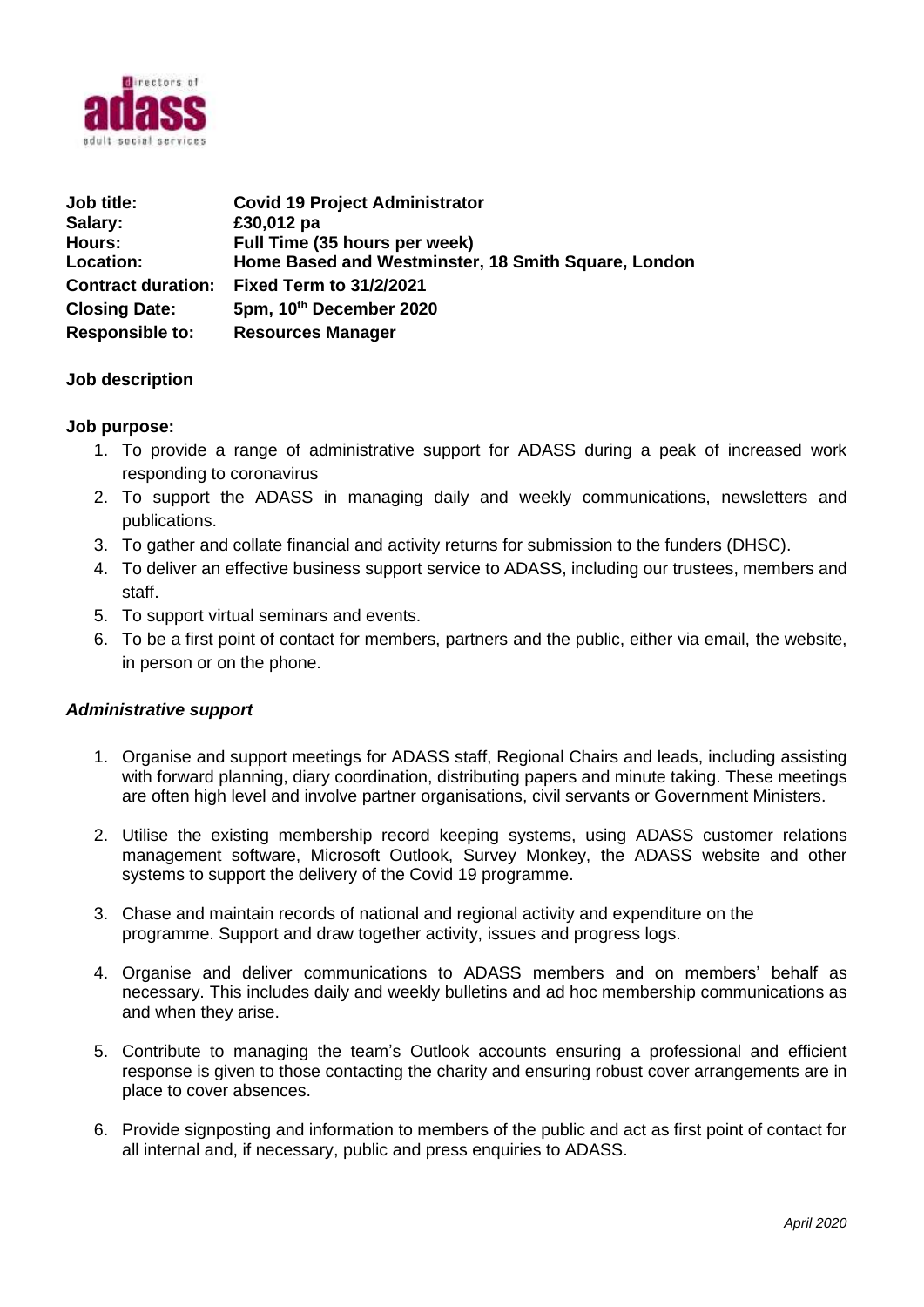

- 7. Prepare and ensure the distribution of correspondence for ADASS Staff, Trustees and members, as required.
- 8. Maintain information systems and office procedures for ADASS projects.
- 9. Collate information for use in preparing reports, programmes, publications, articles, blogs and other documents.
- 10. Work with finance and events colleagues to ensure financial customer and supplier contact information is accurate and up to date.
- 11. Occasionally deputise for colleagues at meetings and events.
- 12. Act as an initial point of contact for internal and external enquiries from members, staff and other partners for which administration is being provided. Respond to or refer enquiries as appropriate.

#### *Administrative Support*

- 1. Provide support and cover for other ADASS administrators as needed.
- 2. Provide support and cover for other ADASS administrators at times of peak workload. This will include administrative and logistical support, including attendance, for the Executive Council and Trustee meetings, Spring Seminar, the National Children's' and Adults Services Conference and other events. Other peak times include, but are not limited to, membership renewal, financial year end and recruitment exercises.

#### *Other duties*

- 1. Promote and adhere to the Association's Equality and Diversity policy in all activities and actively promote equality of opportunity wherever possible.
- 2. Be responsible for your own health and safety and that of your colleagues, in accordance with the Health and Safety at Work Act (1974) and relevant legislative directives.
- 3. Work in accordance with the Data Protection Act, General Data Protection Regulations and any other data protection and intellectual property legislation.
- 4. Be aware of, comply with and contribute to the development and review of the ADASS Code of Conduct and other ADASS policies.
- 5. Undertake such other duties as may be reasonably expected.
- 6. Commitment to ADASS's values and charitable objectives.

#### **Person Specification**

*Applicants for this post must be able to demonstrate the following knowledge, skills and experience.*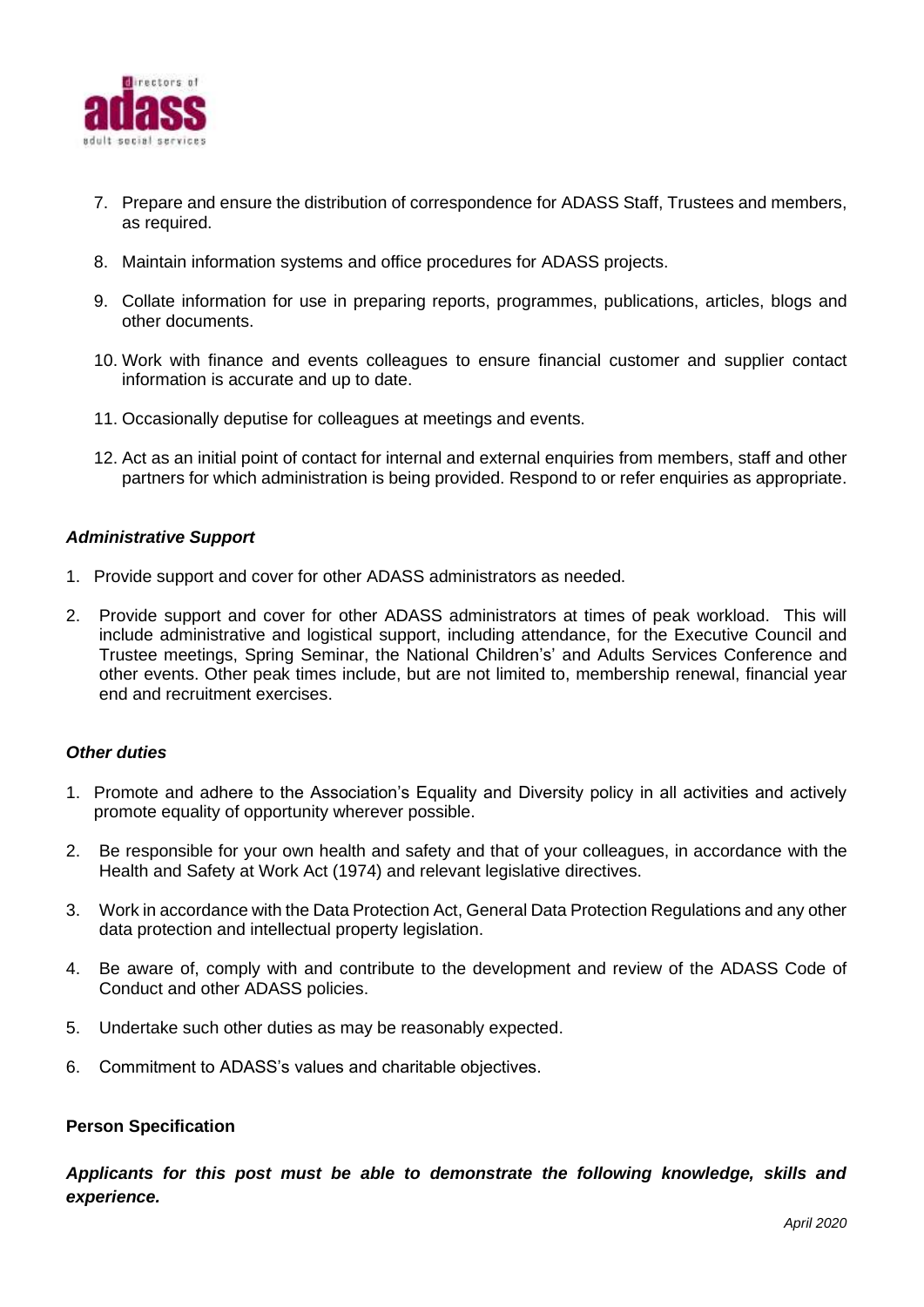

## **Qualifications and Experience**

- 1. A good knowledge of project and office systems and procedures which has been gained from at least two years' previous administrative experience.
- 2. Experience of arranging high level meetings, events and seminars.
- 3. Experience of producing a high standard of written work including records of meetings, PowerPoints, reports, emails and letters.
- 4. Experience of successfully working at pace and on multiple activities.

# **Skills and Abilities**

- 1. Good IT skills, including well developed ability to use Word, Excel, PowerPoint, Access and Outlook. The ability or aptitude to undertake intranet/electronic publishing input.
- 2. Experienced in using email systems such as Mailchimp, as well as online survey development systems such as Survey Monkey.
- 3. Experienced with customer relationship management systems (such as Salesforce) and content management systems (such as Wordpress).
- 4. Good oral and written communications skills.
- 5. Excellent organisational abilities, including the ability to take initiatives, prioritise your own work to meet deadlines and project milestones, and a concern for order and accuracy.
- 6. Good interpersonal skills, particularly the ability to deal effectively and courteously with staff, members, senior people, visitors and partner organisations in order to provide a good level of customer care and partnership working.
- 7. Self-motivated, positive thinker with a 'can-do' attitude.
- 8. Good numeracy skills.

## **Knowledge**

1. An understanding of the role of ADASS and work carried out, or the ability to quickly acquire this understanding.